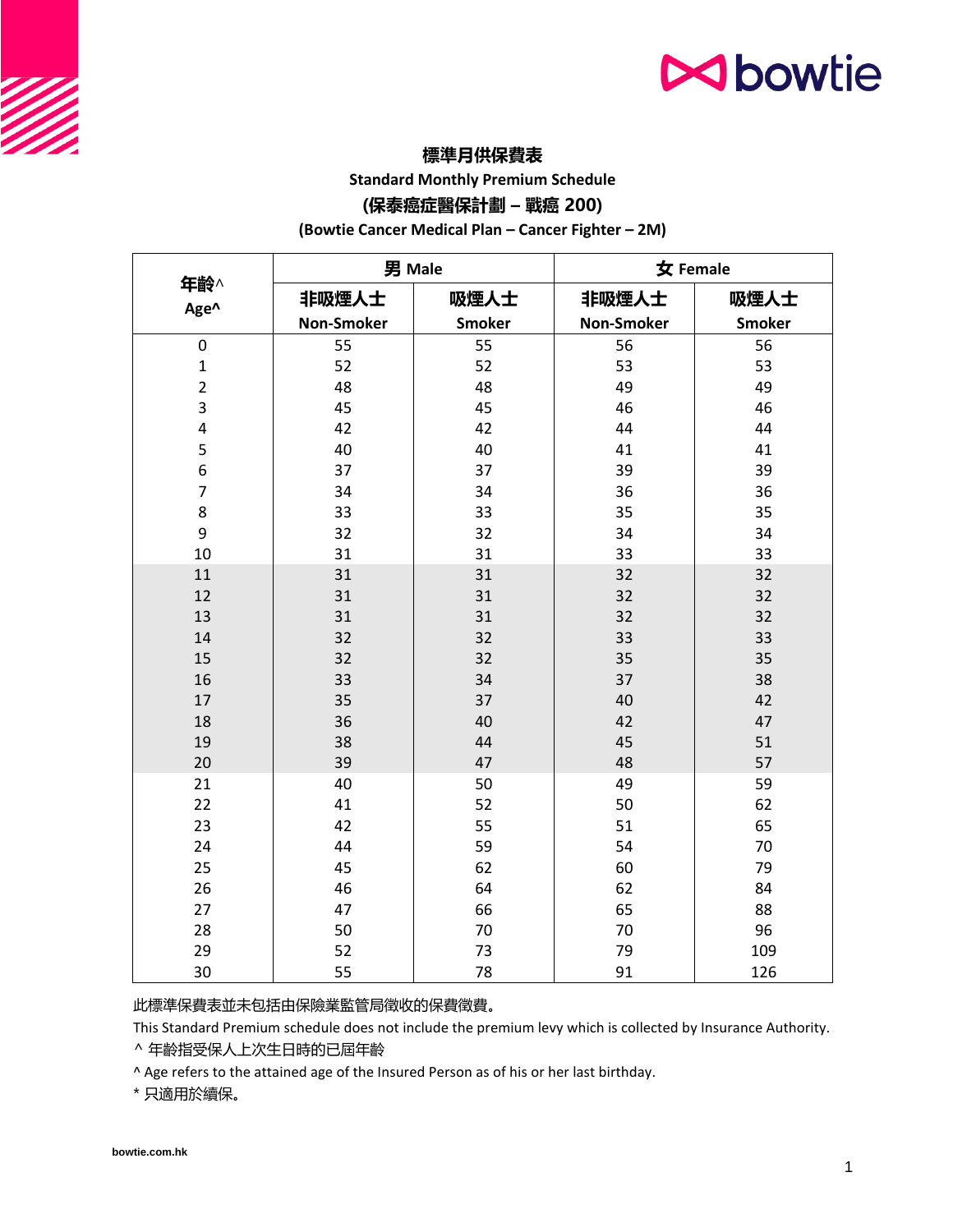# **N**bowtie

## **標準月供保費表**

**Standard Monthly Premium Schedule**

### **(保泰癌症醫保計劃 – 戰癌 200)**

**(Bowtie Cancer Medical Plan – Cancer Fighter – 2M)**

|             | 男 Male     |               | 女 Female          |               |
|-------------|------------|---------------|-------------------|---------------|
| 年齡^<br>Age^ | 非吸煙人士      | 吸煙人士          | 非吸煙人士             | 吸煙人士          |
|             | Non-Smoker | <b>Smoker</b> | <b>Non-Smoker</b> | <b>Smoker</b> |
| 31          | 59         | 84            | 96                | 133           |
| 32          | 63         | 91            | 103               | 141           |
| 33          | 69         | 99            | 113               | 157           |
| 34          | 74         | 108           | 129               | 177           |
| 35          | 78         | 114           | 155               | 219           |
| 36          | 84         | 122           | 174               | 248           |
| 37          | 89         | 131           | 189               | 267           |
| 38          | 99         | 146           | 204               | 289           |
| 39          | 108        | 161           | 223               | 319           |
| 40          | 117        | 174           | 253               | 360           |
| 41          | 121        | 181           | 268               | 382           |
| 42          | 125        | 187           | 284               | 404           |
| 43          | 133        | 199           | 304               | 434           |
| 44          | 140        | 218           | 314               | 448           |
| 45          | 153        | 245           | 323               | 484           |
| 46          | 159        | 264           | 341               | 531           |
| 47          | 163        | 285           | 359               | 581           |
| 48          | 178        | 312           | 372               | 623           |
| 49          | 190        | 340           | 385               | 666           |
| 50          | 208        | 380           | 393               | 702           |
| 51          | 229        | 425           | 425               | 742           |
| 52          | 249        | 471           | 446               | 783           |
| 53          | 275        | 530           | 466               | 811           |
| 54          | 301        | 590           | 481               | 840           |
| 55          | 332        | 662           | 492               | 860           |
| 56          | 358        | 726           | 508               | 893           |
| 57          | 384        | 791           | 527               | 931           |
| 58          | 424        | 888           | 538               | 967           |
| 59          | 464        | 987           | 564               | 1,016         |
| 60          | 552        | 1,083         | 582               | 1,052         |

此標準保費表並未包括由保險業監管局徵收的保費徵費。

This Standard Premium schedule does not include the premium levy which is collected by Insurance Authority.

^ 年齡指受保人上次生日時的已屆年齡

^ Age refers to the attained age of the Insured Person as of his or her last birthday.

\* 只適用於續保。

\* Applicable to Renewal only.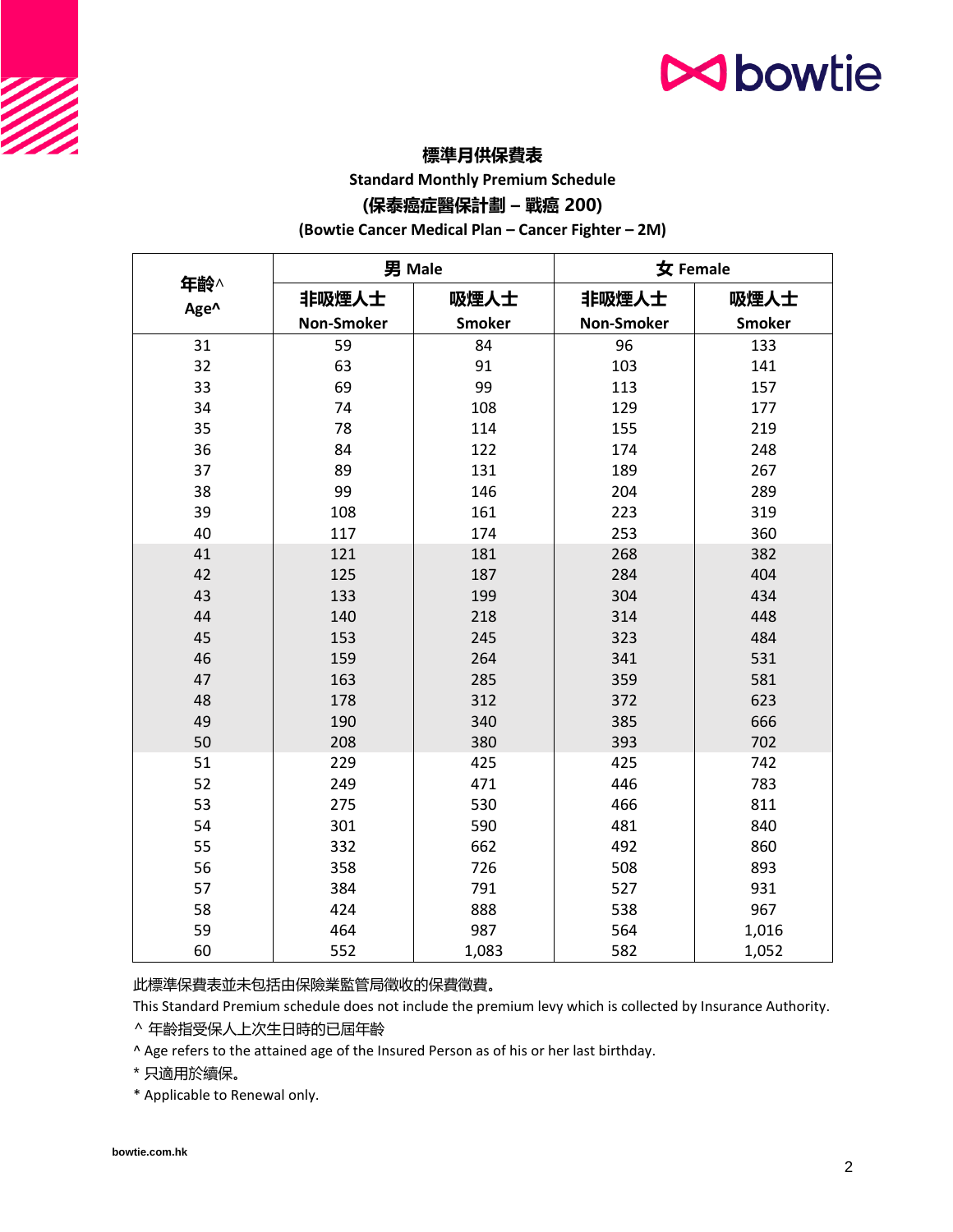# **N**bowtie

### **標準月供保費表**

**Standard Monthly Premium Schedule**

### **(保泰癌症醫保計劃 – 戰癌 200)**

**(Bowtie Cancer Medical Plan – Cancer Fighter – 2M)**

|             | 男 Male            |               | 女 Female          |               |
|-------------|-------------------|---------------|-------------------|---------------|
| 年齡^<br>Age^ | 非吸煙人士             | 吸煙人士          | 非吸煙人士             | 吸煙人士          |
|             | <b>Non-Smoker</b> | <b>Smoker</b> | <b>Non-Smoker</b> | <b>Smoker</b> |
| 61          | 594               | 1,167         | 607               | 1,087         |
| 62          | 636               | 1,251         | 632               | 1,122         |
| 63          | 693               | 1,362         | 661               | 1,163         |
| 64          | 748               | 1,471         | 690               | 1,203         |
| 65          | 851               | 1,675         | 717               | 1,240         |
| 66*         | 910               | 1,778         | 737               | 1,274         |
| $67*$       | 970               | 1,878         | 757               | 1,309         |
| 68*         | 1,023             | 1,965         | 778               | 1,346         |
| 69*         | 1,078             | 2,052         | 801               | 1,384         |
| $70*$       | 1,147             | 2,165         | 822               | 1,443         |
| $71*$       | 1,256             | 2,250         | 832               | 1,482         |
| $72*$       | 1,314             | 2,333         | 851               | 1,521         |
| $73*$       | 1,384             | 2,437         | 894               | 1,584         |
| $74*$       | 1,494             | 2,606         | 939               | 1,650         |
| $75*$       | 1,604             | 2,776         | 983               | 1,711         |
| 76*         | 1,678             | 2,840         | 1,025             | 1,763         |
| $77*$       | 1,754             | 2,901         | 1,064             | 1,809         |
| 78*         | 1,808             | 2,922         | 1,091             | 1,851         |
| 79*         | 1,863             | 2,942         | 1,117             | 1,881         |
| 80*         | 1,955             | 3,004         | 1,146             | 1,903         |
| $81*$       | 1,992             | 3,033         | 1,192             | 1,948         |
| $82*$       | 2,022             | 3,062         | 1,230             | 1,970         |
| 83*         | 2,038             | 3,074         | 1,257             | 1,979         |
| 84*         | 2,041             | 3,093         | 1,272             | 1,984         |
| 85*         | 2,061             | 3,095         | 1,284             | 1,988         |
| 86*         | 2,076             | 3,096         | 1,290             | 1,991         |
| $87*$       | 2,093             | 3,098         | 1,295             | 2,000         |
| 88*         | 2,110             | 3,103         | 1,304             | 2,009         |
| 89*         | 2,128             | 3,109         | 1,314             | 2,021         |
| $90*$       | 2,149             | 3,116         | 1,325             | 2,036         |

此標準保費表並未包括由保險業監管局徵收的保費徵費。

This Standard Premium schedule does not include the premium levy which is collected by Insurance Authority.

^ 年齡指受保人上次生日時的已屆年齡

^ Age refers to the attained age of the Insured Person as of his or her last birthday.

\* 只適用於續保。

\* Applicable to Renewal only.